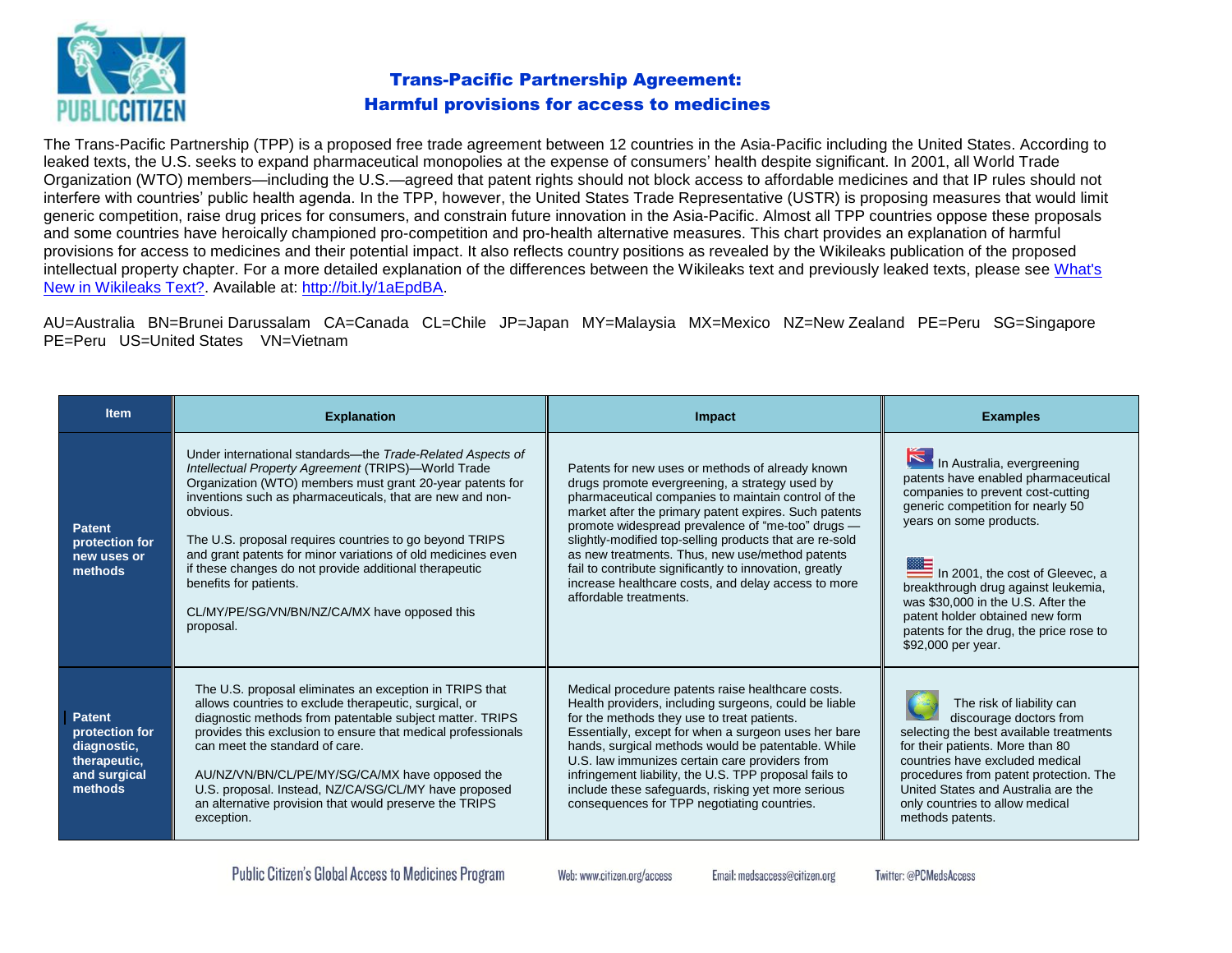| <b>Patent term</b><br>extensions                                                    | The U.S. proposal requires patent term extensions, also<br>known as "adjustments," if patent prosecution or drug<br>regulatory review exceeds a certain period.<br>Patent term extensions allow pharmaceutical companies to<br>extend their patents beyond 20 years. Under the 2007 U.S.<br>New Trade Policy, <sup>1</sup> countries can choose whether to provide<br>patent term extensions. The U.S. proposal eliminates this<br>flexibility.<br>CA/NZ/JP are leading the opposition to the U.S. proposal<br>for patent term extensions for perceived delays at the patent<br>office.<br>AU/NZ/CL/PE/MY/SG/BN/VN/CA/MX have opposed longer<br>patent terms for perceived delays during regulatory<br>approval.      | Longer pharmaceutical patent terms increase cost<br>burdens on patients and government health<br>programs by delaying market entry for low-cost<br>generic alternatives. These extensions also constrain<br>incremental innovation by delaying inventions from<br>being available in the public domain.                                                                                                                                                                                                                                                                                                                                                                                                                                    | The New Zealand Ministry of<br>Economic Development found that<br>such extensions further delayed<br>market entry of generic drugs, caused<br>higher drug costs, and failed to result<br>in increased levels of foreign<br>pharmaceutical investment.                                                                                                                                                                                       |
|-------------------------------------------------------------------------------------|-----------------------------------------------------------------------------------------------------------------------------------------------------------------------------------------------------------------------------------------------------------------------------------------------------------------------------------------------------------------------------------------------------------------------------------------------------------------------------------------------------------------------------------------------------------------------------------------------------------------------------------------------------------------------------------------------------------------------|--------------------------------------------------------------------------------------------------------------------------------------------------------------------------------------------------------------------------------------------------------------------------------------------------------------------------------------------------------------------------------------------------------------------------------------------------------------------------------------------------------------------------------------------------------------------------------------------------------------------------------------------------------------------------------------------------------------------------------------------|---------------------------------------------------------------------------------------------------------------------------------------------------------------------------------------------------------------------------------------------------------------------------------------------------------------------------------------------------------------------------------------------------------------------------------------------|
| <b>Patent</b><br>linkage                                                            | The U.S. proposal introduces a patent linkage system.<br>Under this system, drug regulatory authorities would be<br>required to delay approval for generics applicants until<br>patents claimed to protect the original product are<br>determined invalid or expire.<br>The 2007 U.S. New Trade Policy relaxes requirements for<br>patent linkage per se for developing countries. However, the<br>U.S. proposal requires developing countries to go beyond<br>the New Trade Policy.<br>TRIPS does not provide a system for patent linkage.                                                                                                                                                                           | Under linkage, patents, even overly broad or bad<br>patents that should not have been granted, block<br>generic market entry. This system delays access to<br>low-cost alternatives and can incentivize patent<br>abuse since the financial benefits of deterring<br>generic market entry may outweigh risks or<br>penalties.<br>Linking the drug regulatory process and the patent<br>system shifts the burden of early patent enforcement<br>to drug regulatory authorities, which are not<br>competent to assess patent validity.                                                                                                                                                                                                       | The European Commission<br>strictly prohibits patent linkage<br>systems. The Commission found that<br>linkage created unnecessary delays in<br>generics market entry and unjustifiably<br>blocked access to affordable<br>medicines, especially during a time of<br>economic crisis.                                                                                                                                                        |
| <b>Expanded data</b><br>exclusivity<br>protection for<br>pharmaceutical<br>products | The U.S. proposal requires countries to provide automatic<br>data exclusivity protection for new pharmaceutical products<br>for at least five years and at least three more years in cases<br>of new uses of existing medicines.<br>TRIPS does not provide data exclusivity protection. Under<br>data exclusivity, drug regulatory bodies cannot rely upon a<br>brand-name company's clinical trial data to grant market<br>approval for a generic drug. Under the TPP, brand-name<br>companies are granted exclusive commercial control over<br>the use of this information, even if it is in the public domain.<br>The U.S. has insisted on its proposal, even though eight<br>other negotiating parties oppose it. | Data exclusivity protection requires the duplication of<br>costly and time-consuming clinical trials for which the<br>outcome is already known. Since a generics<br>applicant is unable to rely upon the test data from the<br>original clinical trials, it must replicate these tests or<br>wait until the end of the exclusivity period to submit<br>an application for approval. Thus, data exclusivity<br>creates patent-like monopolies, chokes access to<br>more affordable medicines, and is inconsistent with<br>medical ethical standards against trials duplication.<br>The U.S. proposal would introduce automatic data<br>exclusivity where countries do not provide such<br>measures, expand existing requirements, and limit | Following the US-Peru FTA,<br>Peru was obliged to grant data<br>exclusivity for a "reasonable period"-<br>five years from the date of market<br>approval for the originator product.<br>The protection only applies to<br>undisclosed information related to new<br>pharmaceutical products. The<br>Peruvian system includes important<br>safeguards for public health.<br>Under the TPP, Peru may have to<br>extend the protection of data |

<sup>&</sup>lt;sup>1</sup> On May 10, 2007, the Bush Administration and Congress reached a trade deal known as the U.S. New Trade Policy or the "May 10" Agreement that began to reduce the harmful effects of U.S. trade agreements on access to medicines in developing countries. Members of Congress have stated that the terms in the agreement "should be considered a non-negotiable starting point for the TPP negotiations." However, the Obama Administration is rolling back on these modest achievements in the TPP.

 $\overline{a}$ 

Web: www.citizen.org/access Email: medsaccess@citizen.org